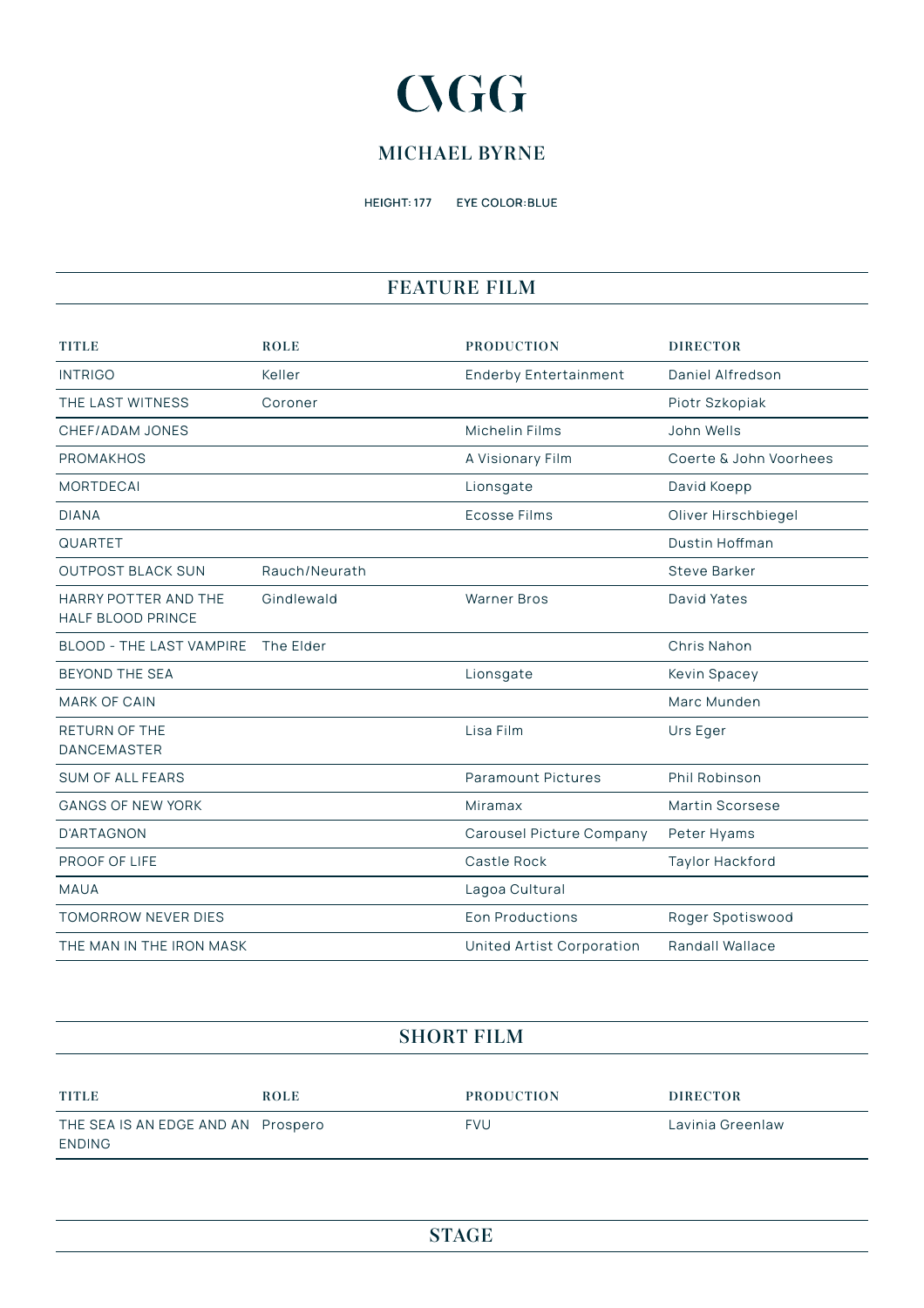| <b>TITLE</b>                | <b>ROLE</b>             | <b>PRODUCTION</b>             | <b>DIRECTOR</b>             |
|-----------------------------|-------------------------|-------------------------------|-----------------------------|
| <b>UNCLE VANYA</b>          | Alexander Serbebrayakov | Theatre Royal Bath            | Rupert Everett              |
| <b>MARY STUART</b>          | Talbot                  | Duke of York's                | Robert Icke                 |
| <b>MOLLY SWEENEY</b>        |                         | <b>Gate Theatre</b>           | Patrick Mason               |
| <b>JULIET AND HER ROMEO</b> |                         | <b>Bristol Old Vic</b>        | <b>Tom Morris</b>           |
| THE STATE WE'RE IN          |                         | Assembley Rooms               | Zia Trench                  |
| THE CHAIRS                  |                         | <b>Gate Theatre</b>           | <b>Thea Sharrock</b>        |
| SLIGHT ACHE PRECISELY       |                         | <b>Gate Theatre</b>           | Claire Lovatt/Thea Sharrock |
| <b>ALL MY SONS</b>          |                         | Liverpool Everyman            | Gemma Bodinetz              |
| <b>BURIAL AT THEBES</b>     |                         | Nottingham Playhouse          | Seamus Heaney               |
| THE MAYOR OF ZALAMEA        |                         | Liverpool Everyman            | Gemma Bodinetz              |
| <b>FILOMENA</b>             |                         | Piccadilly Theatre            | Peter Hall                  |
| <b>KAFKA'S DICK</b>         |                         | Piccadilly Theatre            | Peter Hall                  |
| PHAEDRA                     |                         | <b>Dublin Gate Theatre</b>    | John Crowley                |
| <b>HAMLET</b>               |                         | Riverside & Tour              | <b>Robert Strurr</b>        |
| NEW WORLD ORDER             |                         | Royal Court Theatre           | <b>Harold Pinter</b>        |
| <b>DEATH AND THE MAIDEN</b> |                         | Royal Court Theatre           | Lindsay Posner              |
| ENTERTAINING STRANGERS      |                         | <b>Royal National Theatre</b> | Peter Hall                  |

## **TELEVISION**

| <b>TITLE</b>                               | <b>ROLE</b>      | <b>PRODUCTION</b>             | <b>DIRECTOR</b>                          |
|--------------------------------------------|------------------|-------------------------------|------------------------------------------|
| MIDSOMER MURDERS 2017                      | Keith Grundy     | <b>ITV</b>                    | Various                                  |
| <b>DOCTORS</b>                             | George Whitlock  | <b>BBC</b>                    | Various                                  |
| <b>HARRY PRICE: GHOST</b><br><b>HUNTER</b> |                  | <b>ITV</b>                    | Alex Pillai                              |
| THE LIVING AND THE DEAD                    |                  | <b>BBC</b>                    | Alice Troughton                          |
| <b>AGATHA RAISIN</b>                       |                  | Mammoth/Sky                   | Anthony Philipson                        |
| <b>CUFFS</b>                               |                  | <b>BBC</b>                    | Anthony Philpson                         |
| <b>CASUALTY</b>                            |                  | <b>BBC</b>                    | Various                                  |
| <b>WALLANDER SERIES 4</b>                  |                  | Left Bank Pictures            | Benjamin Caron, Jonathan<br>van Tulleken |
| <b>CROSSING LINES</b>                      |                  | <b>Tandem Communications</b>  | Various                                  |
| ROCKET'S ISLAND                            |                  | <b>CBBC</b>                   | Tessa Hoffe                              |
| <b>BORGIA III</b>                          |                  | <b>Atlantique Productions</b> | Christoph Schrewe                        |
| <b>FRANKIE</b>                             |                  | <b>BBC</b>                    | Mark Everest                             |
| <b>LIGHTFIELDS</b>                         |                  | <b>ITV Network Centre</b>     | Damon Thomas                             |
| <b>CASUALTY</b>                            |                  | <b>BBC Television</b>         | <b>Steve Hughes</b>                      |
| <b>BODY FARM</b>                           | Harold Penton    |                               | Diarmuid Lawrence                        |
| <b>CORONATION STREET</b>                   | <b>Ted Paige</b> | Granada Television            |                                          |
| <b>HONEST</b>                              |                  | <b>ITV</b>                    |                                          |
| <b>EMPIRE</b>                              |                  | <b>ABC</b>                    | Cicero                                   |